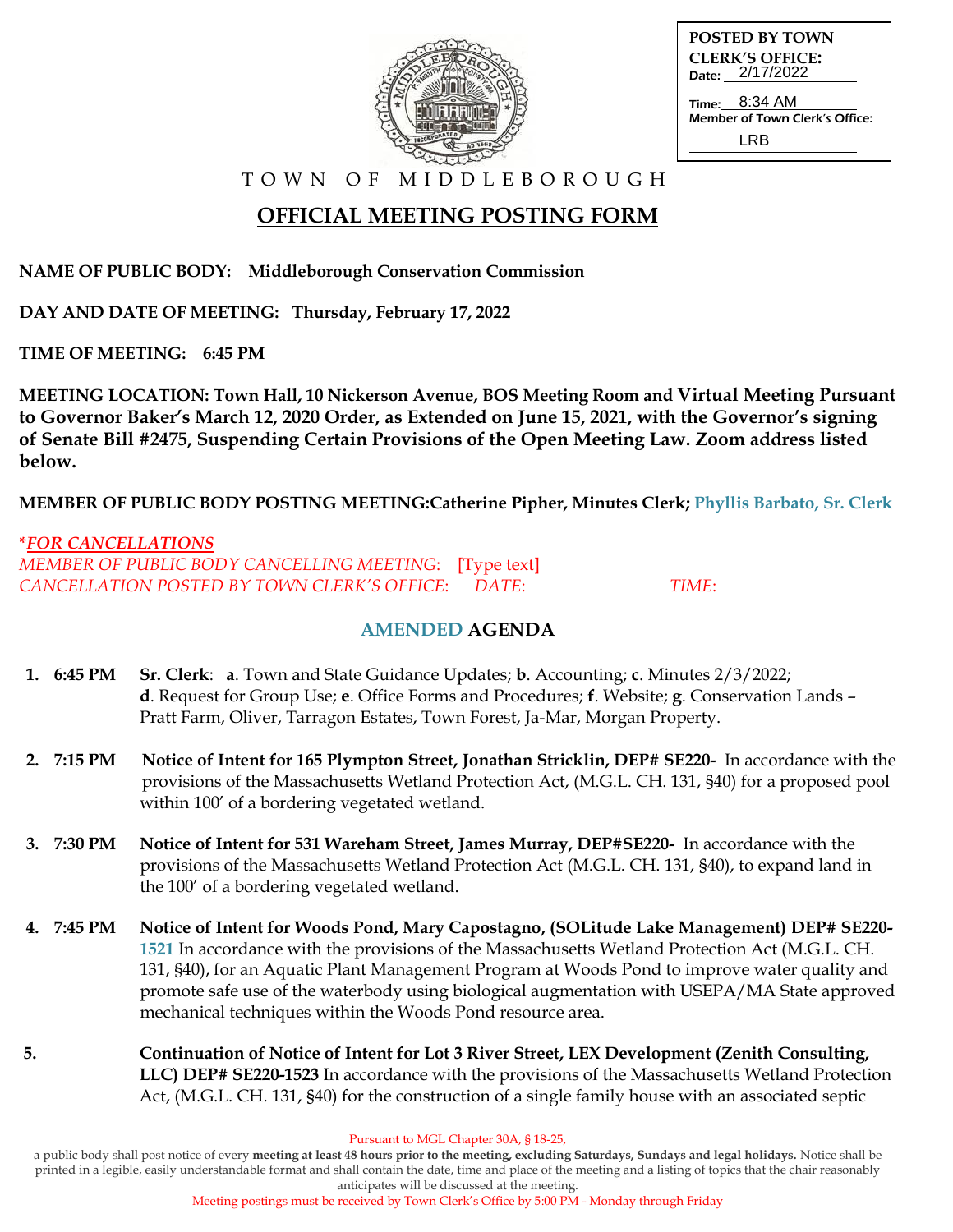

| <b>POSTED BY TOWN</b>                   |
|-----------------------------------------|
| <b>CLERK'S OFFICE:</b>                  |
| Date:                                   |
| Time:<br>Member of Town Clerk's Office: |
|                                         |

#### T O W N O F M I D D L E B O R O U G H

## **OFFICIAL MEETING POSTING FORM**

Page 2 of 3

 system, grading, drainage, driveway, utilities, and landscaping within 100' of a bordering vegetated wetland. Hearing opened: January 20, 2022

- **6. Continuation of Notice of Intent for Lot 4 River Street, LEX Development (Zenith Consulting, LLC) DEP# SE220-1524** In accordance with the provisions of the Massachusetts Wetland Protection Act, (M.G.L. CH. 131, §40) for the construction of a single family house with an associated septic system, grading, drainage, driveway, utilities, and landscaping within 100' of a bordering vegetated wetland. Hearing opened: January 20, 2022
- **7. Continuation of Abbreviated Notice of Resource Area Delineation for 691 Wareham Street, Sachem Construction, (Zenith Consulting Engineers, LLC) DEP# SE220-1526** In accordance with the provisions of the Massachusetts Wetland Protection Act (M.G.L. CH. 131, §40), to review and vote on the wetland delineation. Hearing opened: February 3, 2022
- **8. Continuation of Abbreviated Notice of Resource Area Delineation for 177 East Grove Street and 187 East Grove Street, HIP VI Enterprises, LLC (Goddard Consulting) DEP# SE220-1518** In accordance with the provisions of the Massachusetts Wetland Protection Act (M.G.L. CH. 131, §40), to review and vote on the wetland delineation. Hearing opened: December 2, 2021 Engineer has asked to continue to March 3, 2022
- **9. Discussion regarding Oak Point, Hydraulic Spill/Oil Spill**
- **10. Discussion regarding 681 Wareham Street**
- **11. Agent**: **a**. FY2023 Budget; **b**. Ch.61A Thompson and Precinct Street; **c**. 415 Plymouth Street; **d.** 0 & 535 Wareham Street; **e.** Soule Homestead; f. 55 Plymouth Street - New Emergency Certificate
- **12**. **Conservation Commissioner Reports** CPC; CEHIC; OSRP.
- **13. Mail/Correspondence**

Topic: Middleborough Conservation Commission February 17, 2022 Meeting Time: Feb 17, 2022 06:30 PM Eastern Time (US and Canada)

Join Zoom Meeting <https://us06web.zoom.us/j/88620574308>

Pursuant to MGL Chapter 30A, § 18-25,

a public body shall post notice of every **meeting at least 48 hours prior to the meeting, excluding Saturdays, Sundays and legal holidays.** Notice shall be printed in a legible, easily understandable format and shall contain the date, time and place of the meeting and a listing of topics that the chair reasonably anticipates will be discussed at the meeting.